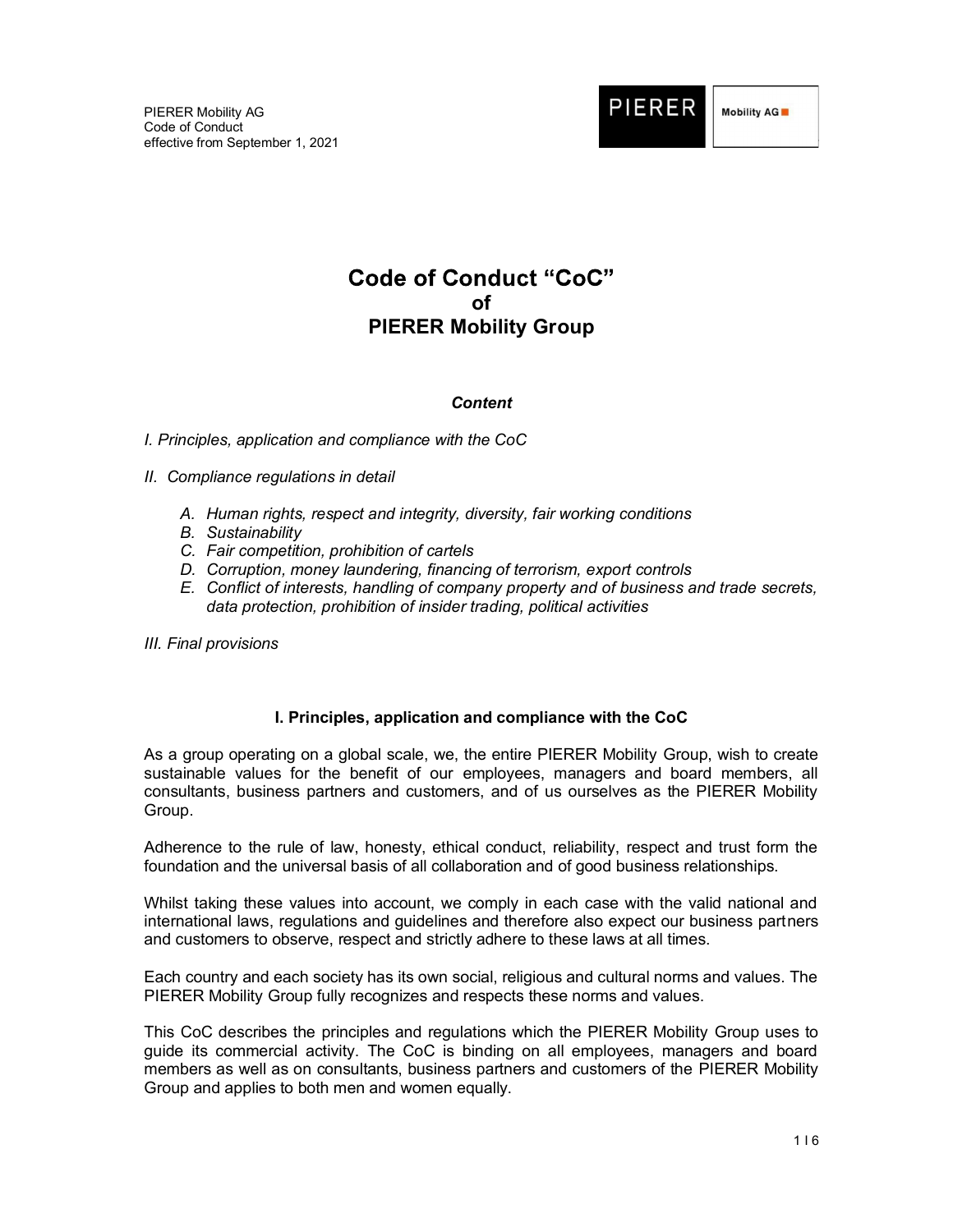

## II. Compliance regulations in detail

## A. Human rights, respect and integrity, diversity, fair working conditions

1.

The PIERER Mobility Group does not condone any human rights violation.

We foster cooperation based on fairness, trust and respect. The aim is to create a working environment characterized by mutual trust, in which each individual is treated with dignity and respect, and in which people from diverse cultures and with different personal backgrounds are held in esteem. As an international Group, we value the diversity that is reflected in the origin, culture, language, and ideas of our employees.

We respect the personal dignity and privacy of each employee. We respect all people regardless of their age, gender, race, religion, any disability, sexual orientation and origin. When conducting our business, we ensure the protection of human rights and therefore do not accept discriminatory conduct towards employees, customers and business partners.

 $\mathcal{P}$ 

The PIERER Mobility Group prohibits discrimination and harassment, in particular sexual harassment in any form, such as inappropriate overtures, degrading comments, jokes, offensive talk, lewd gestures, or the display of suchlike images in the business offices and/or production facilities of the PIERER Mobility Group. Such behavior can be regarded as harassment, even if it was not intended as such.

Reference is made to the provisions of the Diversity and Anti-Discrimination Policy of PIERER Mobility Group, which can be viewed via the link https://www.pierermobility.com/wpcontent/uploads/2021/08/Diversity-and-Anti-Discrimination-Policy\_PIERER-Mobility-AG.pdf.

3.

The PIERER Mobility Group complies with all existing regulations under labor law. Furthermore, the PIERER Mobility Group is committed to compliance with the requirements of the convention of the International Labour Organisation (ILO C138) which stipulates a minimum age for the admission to employment of child labor. In accordance with this, the employment of children under the age of 13 is certainly not accepted by the PIERER Mobility Group. The full legal text of the ILO (C138) can be viewed at https://www.ilo.org/wcmsp5/groups/public/---ed\_norm/-- normes/documents/normativeinstrument/wcms\_c138\_de.htm.

4.

The PIERER Mobility Group and its business partners reject any knowing use of forced or compulsory labor, as well as any form of modern slavery and human trafficking. Bonded labor or involuntary prison labor are not used. Employment relationships are based on voluntariness and can be terminated by employees at their own will and with reasonable notice.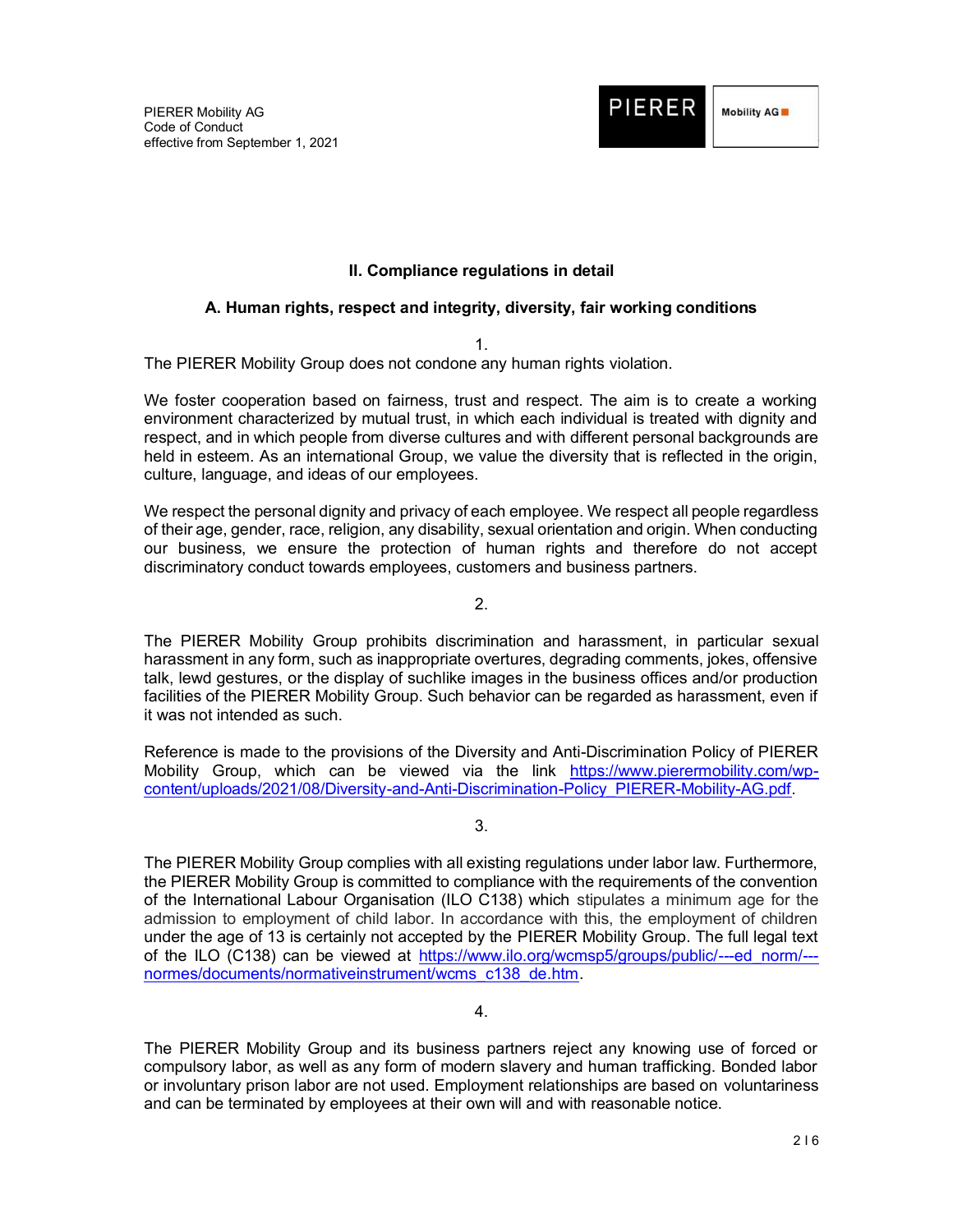

Reference is made to the Declaration on modern slavery and human trafficking of PIERER Mobility Group, which can be viewed via the link https://www.pierermobility.com/wpcontent/uploads/2021/08/Declaration-on-modern-slavery-and-human-trafficking\_PIERER-Mobility-AG.pdf.

## B. Sustainability

We are committed to promoting environmental protection and preserving natural resources, and we support international efforts relating to climate protection. The PIERER Mobility Group therefore endeavors to manufacture products in an environmentally friendly manner and avoid conducting business or undertaking projects that cause palpable harm to the environment.

## C. Fair competition, prohibition of cartels

We are committed to fair competition and support and comply with legislation relating to antitrust law and fair competition in all markets in which we operate. All our business activities are conducted in a fair, ethical and transparent manner.

Unfair business practices are forbidden (e.g. discrediting statements, misleading or aggressive business practices, looking for business secrets) as are courses of action prohibited by antitrust law (e.g. agreements with competitors relating to pricing, market sharing or customer sharing).

## D. Corruption, money laundering, financing of terrorism, export controls

1.

The PIERER Mobility Group adheres fully to the respective national and international provisions relating to the fight against corruption (e.g. UNCAC, U.S. Foreign Corrupt Practices Act, UK Bribery Act) and therefore clearly rejects all forms of bribery and corruption.

We (and our family members) therefore accept no gifts, invitations, hospitality or other benefits or favors from business partners, customers or other persons with the exception of those which remain within the limits of what is socially normal and appropriate and the acceptance and value of which would not reasonably be expected to influence our operational decisions or activities. The acceptance of cash is certainly prohibited.

In situations where, due to custom and practice typical of the country, it might be interpreted as impolite or insulting to refuse a gift or hospitality, then in agreement with the line manager, the relevant contact point for compliance issues must be contacted.

Gifts, invitations, hospitality or other benefits or favors must not be actively demanded.

Gifts, invitations, hospitality or other benefits or favors relating to the authorities, administrative bodies, the courts, experts, public servants and such like must always be cleared and agreed beforehand with the relevant contact point for handling compliance issues.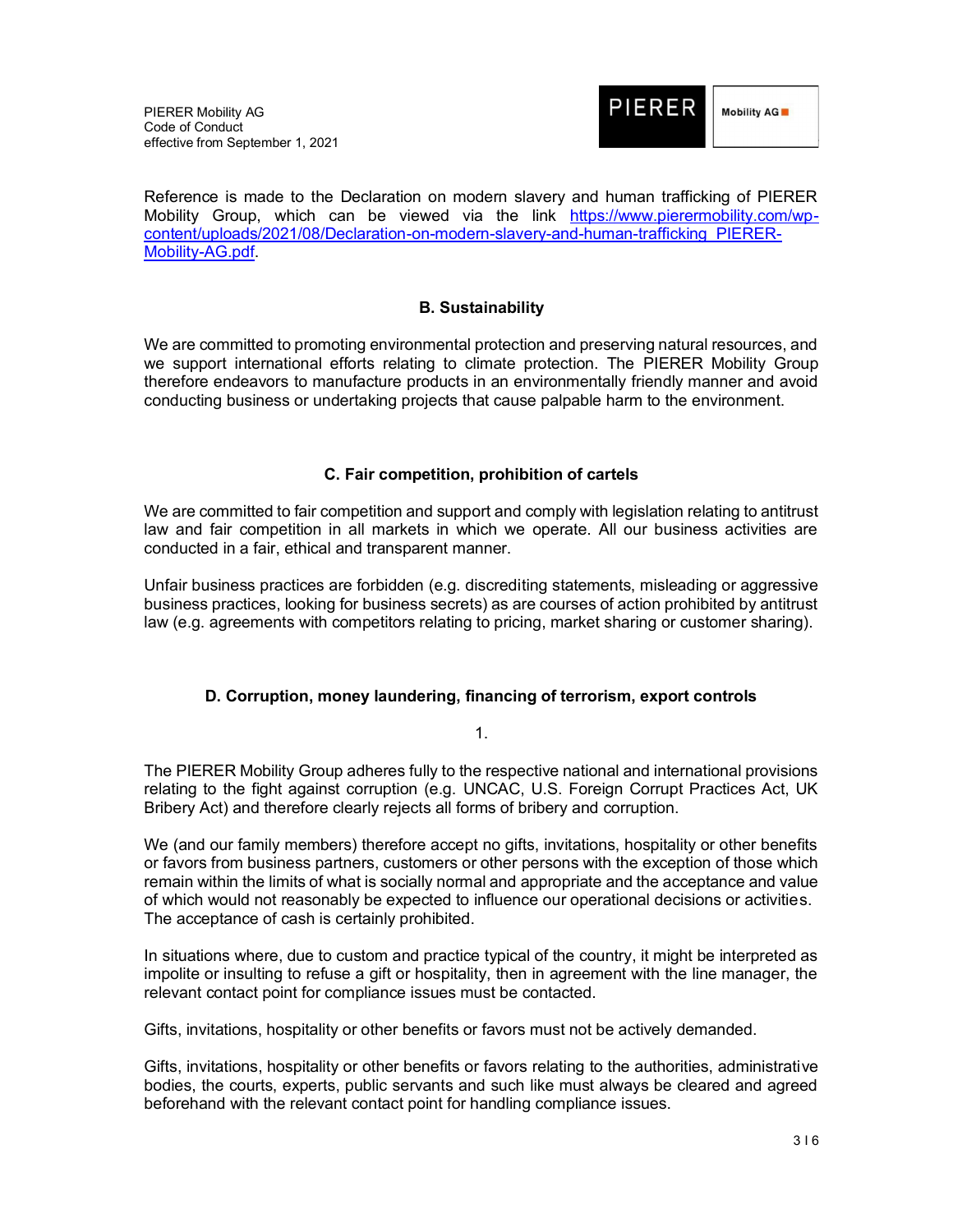

2.

We enter into our commercial transactions only with reliable business partners and with funds originating from legitimate sources.

We therefore clearly reject all forms of money laundering and financing of terrorism.

Money laundering can be described as the concealment of the illegal origin of earnings from certain criminal activities by means of transfers and by channeling it back into the legal economy.

The financing of terrorism is the provision of (even legal) assets to terrorist groups and / or for the purposes of carrying out a terrorist act.

3.

We strictly adhere to international regulations for the prevention of violation of the export control law (Dual Use regulation, EAR, ITAR). We also observe in particular embargoes relating to countries, assets or individuals. Our business partners are therefore also instructed by us to strictly adhere to international export control law.

## E. Conflict of interests, handling of company property and of business and trade secrets, data protection, prohibition of insider trading, political activities.

1.

Our activity is solely focused on the interests of the PIERER Mobility Group. It is focused on avoiding any type of conflict of interests which may impact negatively on our company. We avoid situations in which personal or commercial interests conflict or may conflict with the interests of the company.

The acquisition of shares in a company - where the company is a competitor of the PIERER Mobility Group - is prohibited.

The PIERER Mobility Group is opposed to its commercial activities being influenced by personal relationships or interests. Operational decisions are therefore only taken on a sound basis and in accordance with the principle of objectivity.

2.

We use to the highest degree in a responsible, proper and considerate manner. This includes both physical objects as well as intangible assets such as business-related information, business the property of the PIERER Mobility Group made available to us, or of its business partners, secrets, know how and also industrial property rights.

3.

We treat operational information of all types, which is accessible to us or made accessible to us by whatever means and which is not already public knowledge, confidentially and do not pass this on to unauthorized third parties.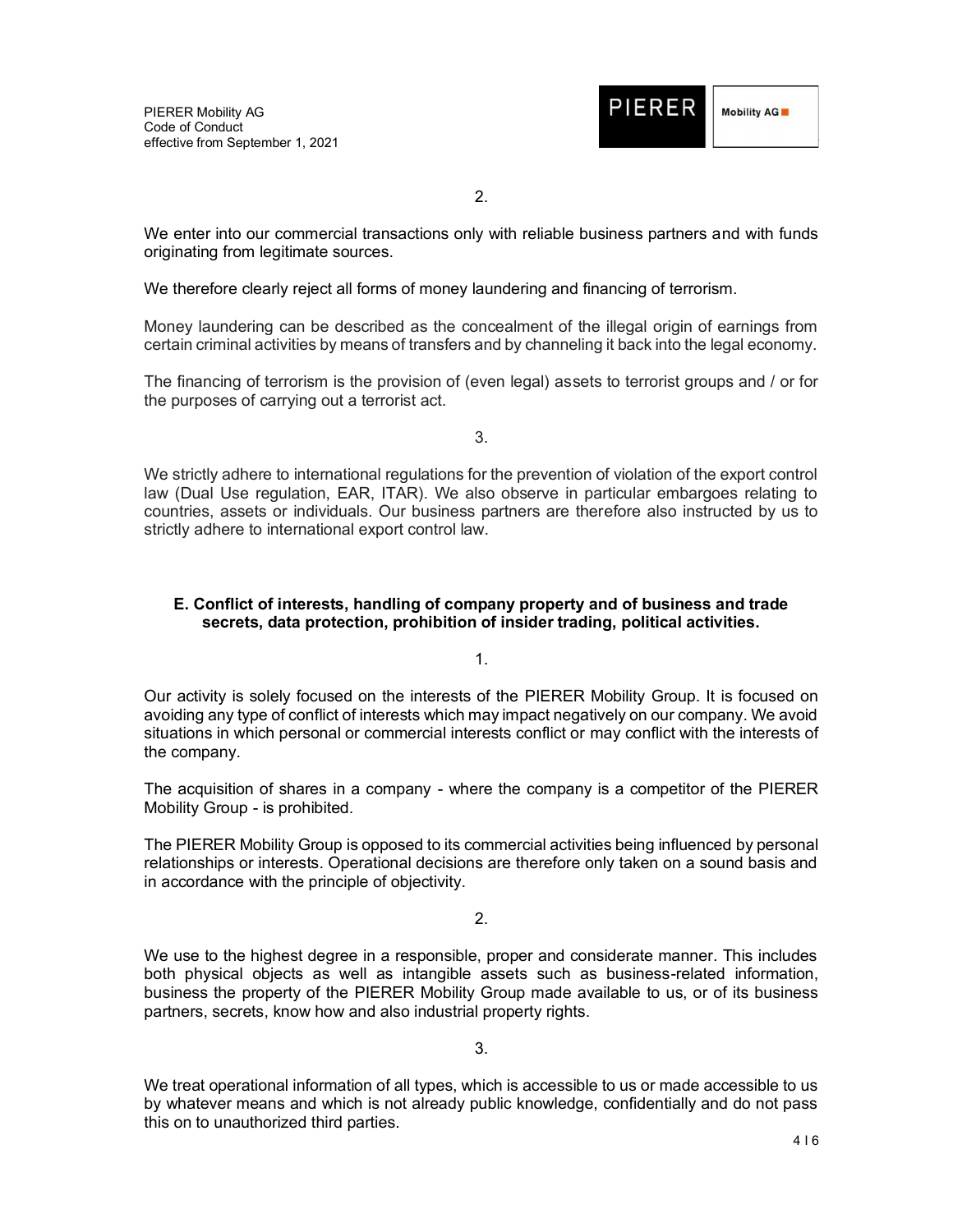

4.

We are committed to complying fully with data protection which is why personal data relating to individuals or legal entities is only used in accordance with the respective national and international statutory provisions.

5.

We handle insider information appropriately and in accordance with the legal regulations. We do not forward this to third parties and meet the statutory provisions with respect to trading in securities. The misuse of insider information and insider trading itself is therefore prohibited for all employees and business partners.

Insider trading is described in general as the purchase or sale of securities using internal information, and information which has not yet been made public, from the company. An insider is not permitted to exploit this information and also must not communicate it to a third party.

Reference is made to the provisions in the Compliance guideline of PIERER Mobility AG, which can be viewed via the link https://www.pierermobility.com/wpcontent/uploads/2019/10/PIERER-MobilityAG\_Compliance-Richtlinie\_Stand-2019.pdf.

6.

Conducting party political activities on the premises of, with the resources of, or in the name of the PIERER Mobility Group is prohibited. The necessary interaction with official representatives of a state and its regions and municipalities by persons authorized to do so on behalf of the PIERER Mobility Group is not affected by this.

## III. Final provisions

1.

The implementation and fulfillment with the regulations described above is ensured by providing each employee with a copy of this CoC when they begin work and also by means of face-toface training and e-learning programs conducted on an ongoing basis. Board members and managers in particular must fulfill their unique exemplary role and are responsible for communicating, implementing and enforcing these guidelines.

2.

Breaches of this CoC may result in significant commercial disadvantage for the PIERER Mobility Group (criminal prosecution, penalties and loss of orders etc.). Should we obtain knowledge of these breaches, then sanctions shall be applied accordingly (dismissal, criminal prosecution, liability under civil law etc.).